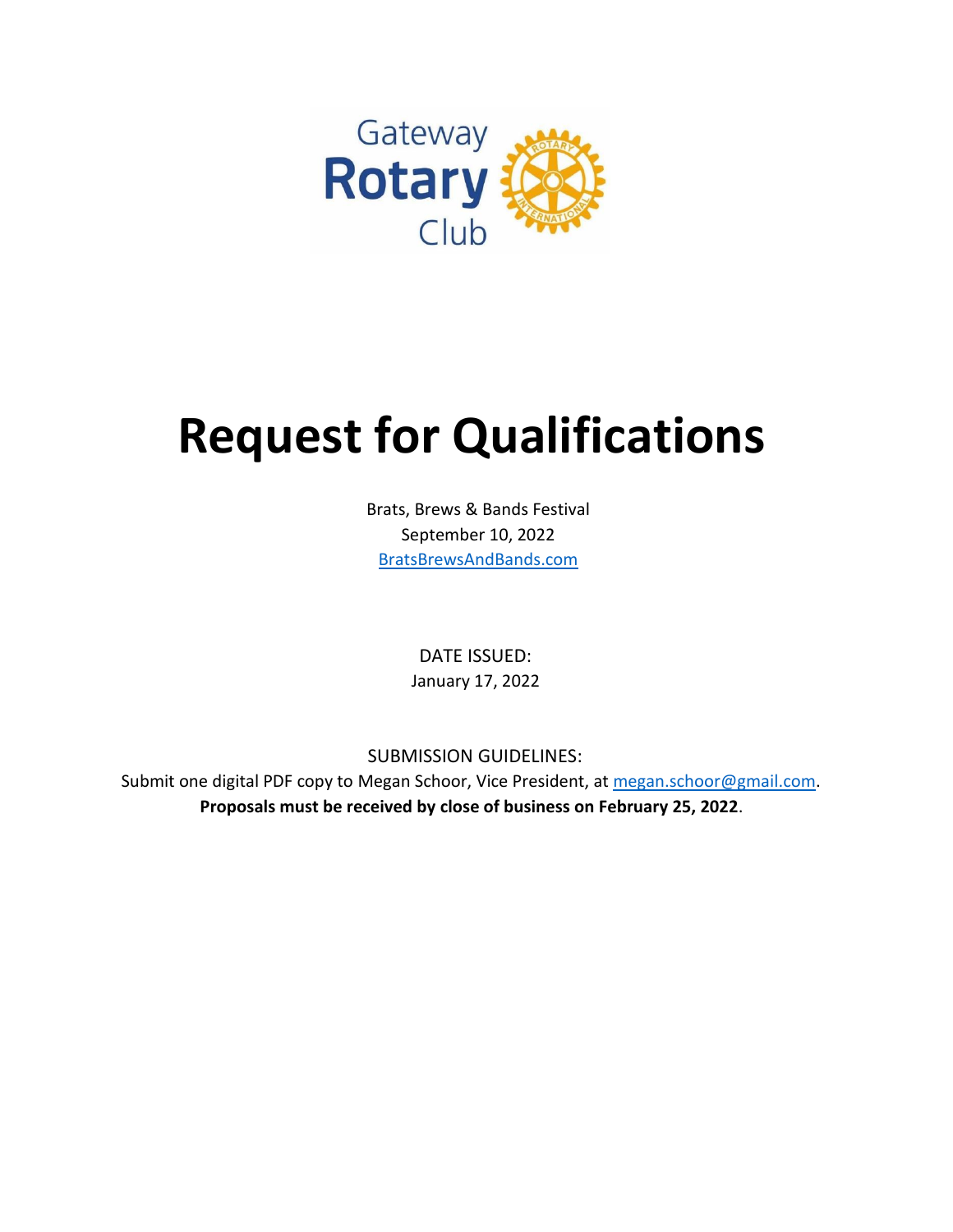## **Introduction**

The Gateway Rotary Club of Thurston County is seeking an event contractor to supplement and enhance the management, direction, and coordination of its annual fundraising event, the Brats, Brews & Bands Festival (BBB). Proceeds from the event fund the Club's community nonprofit grant program, which provides grant funding to local nonprofits supporting youth and literacy.

For more information about Gateway Rotary Club, please visit www[.GatewayRotary.](http://www.gatewayrotary.net/)net.

### **BBB Overview**

The BBB is a one-day music and food festival, scheduled on Saturday, September 10, 2022. The event is held at The Hub in Lacey and/or Huntamer Park in Lacey, Washington. The event is for attendees 21 and older; no minors or pets are permitted. The BBB provides two stages for bands and solo performers to showcase live music. The festival also features a wide selection of beers, ciders, seltzers and wine and several food trucks for a variety of food and beverage options for patrons to enjoy.

The attendance goal for the event is 1,600 individuals to meet revenue goals.

The gates open and music starts at 3:00 PM and the event shuts down by 9:00 PM. The event is preceded by one day of set up, followed by one day of tear down and cleanup of the grounds.

The BBB will have four volunteer shifts:

- **Set up:** Friday, September 9, typically from 12:00 PM to 9:00 PM
- **Opening shift:** Saturday, September 10, from 2:00 PM to 6:30 PM
- **Closing shift:** Saturday, September 10, from 5:30 PM to 10:00 PM
- **Cleanup/Tear down:** Sunday, September 11, from 8:00 AM to 11:00 AM

Gateway Rotary Club members and community volunteers will help with event setup, day-of event support, and cleanup/tear-down the day after the event.

To learn more about the festival, please visit [www.BratsBrewsAndBands.com.](http://www.bratsbrewsandbands.com/)

## **Event Contractor Scope of Work**

Gateway Rotary requires the services of an event contractor for the 2022 Brats, Brews & Bands Festival on September 10, 2022. The event contractor primarily communicates with and is supported by the Club's Vice President, in consultation with the Club President, Club Treasurer, and BBB Committee Chairs.

**The Gateway Rotary Club has budgeted up to \$9,000 for event contractor services.**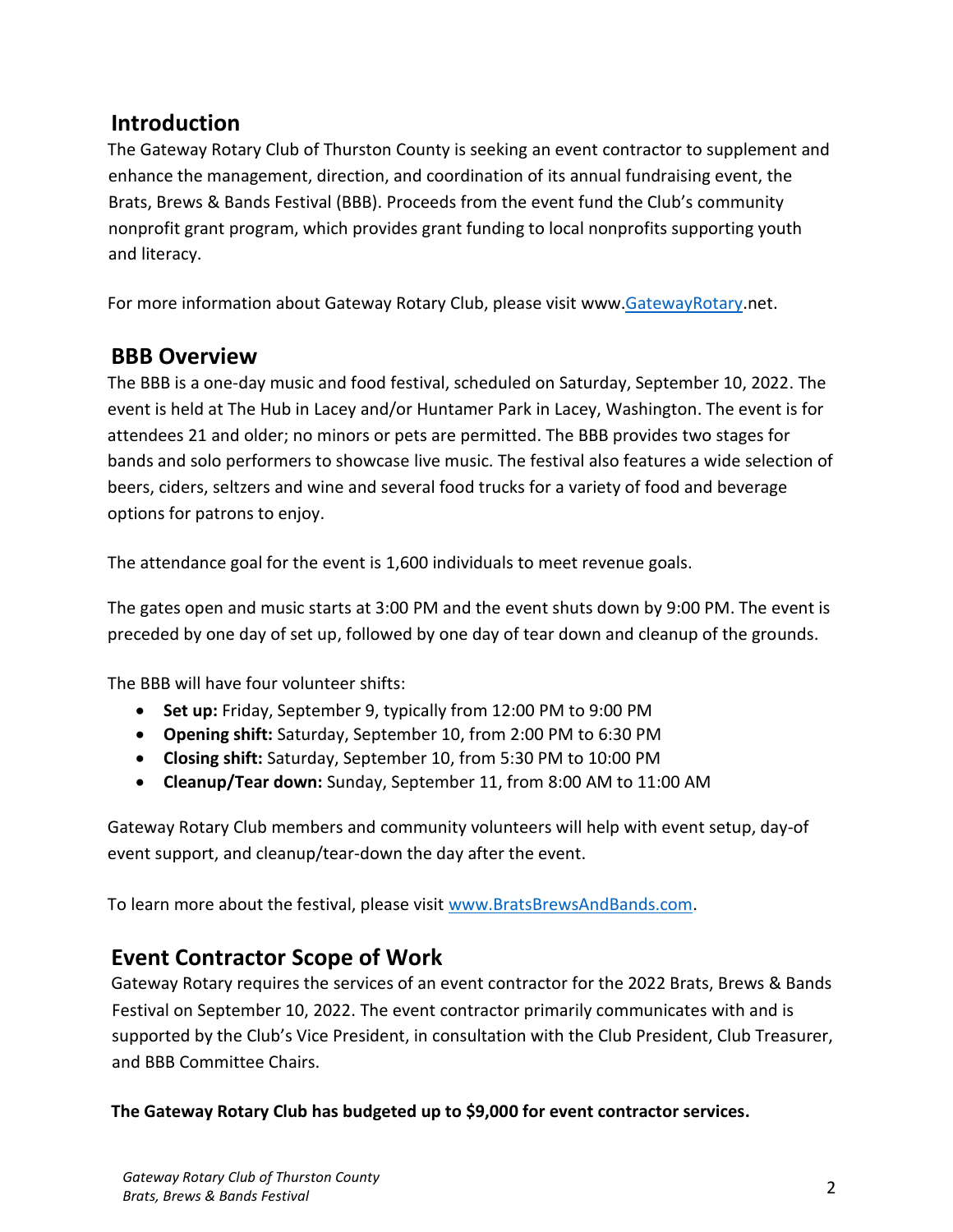At the direction of the Vice President, the event contractor will be responsible for the following areas of work. The areas of work are ordered by the event contractor's level of responsibility:

- **1. Administrative and Event Logistics** (primary responsibility)
- **2. Facilities and Grounds**
- **3. Volunteer Management**
- **4. Entrance Gate(s)**
- **5. Beverages, Food Trucks, and Vendors**
- **6. Bands and Entertainment**
- **7. Marketing and Public Image**
- **8. Sponsorships** (minimal responsibility)

The Club Vice President and BBB Committee Chairs will execute marketing efforts, recruit sponsorships, and procure the bands and entertainment for the event. This work will require the event contractor to provide consultative feedback or minimal support but will not be a primary responsibility for the event contractor to lead. For each area of work, the event contractor is responsible for the following activities and tasks listed below.

#### **1. Administrative and Event Logistics**

- **Oversee** contractors, vendors, and suppliers to ensure all aspects of the event space are prepared and ready for the event, to include event setup, the day of event, and take-down the day after the event
- **Prepare and monitor** the physical safety aspects of the event location (i.e.: eliminating tripping hazards before/during/after event, emergency vehicle accessibility, ADA compliance, etc.)
- **Prepare and maintain** event documentation, including written and electronic event planning materials. All materials will belong to Gateway Rotary Club in perpetuity.
- **Direct** staff and volunteers on the day of the event and facilitate operation of event **Assist** with obtaining necessary permits/approval from appropriate government entities and arranging the appropriate event facilities
- **Assist** with obtaining necessary event liquor licenses and food handling permits
- **Provide** recommendations to maximize ticket sales and develop a ticket cost scheme

#### **2. Facilities & Grounds**

- **Direct** the layout and build of the event grounds including but not limited to fencing, electrical, lighting, stage & tent placement, chairs, tables, etc.
- **Direct** the procurement of event equipment (tents, stages, sound systems, sanitary facilities, etc.)
- **Oversee** contracts from those event equipment providers, in accordance with the timeline/deadline calendar established upon approval of the associated expenses by the Vice President and Treasurer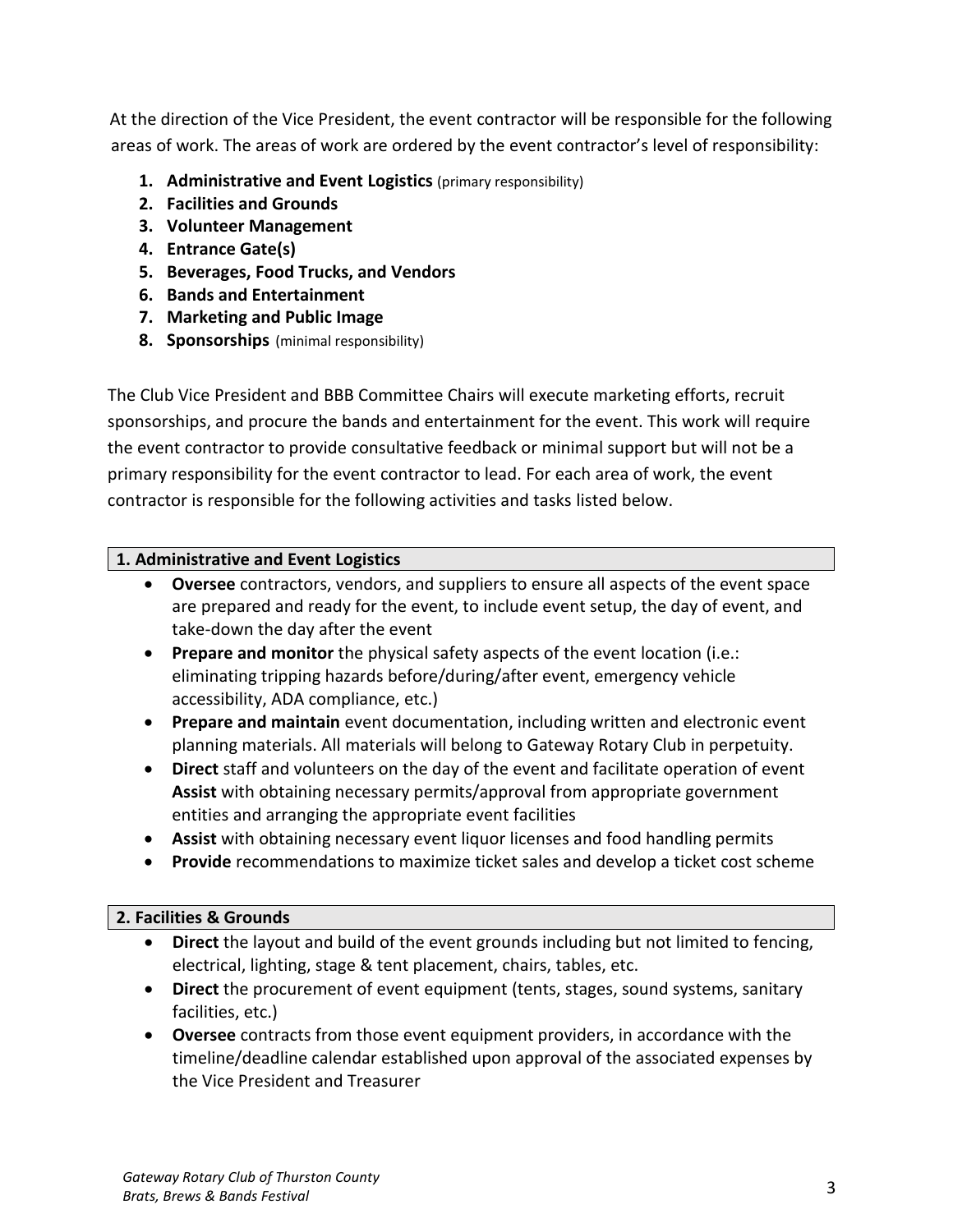#### **3. Volunteer Management**

- **Assist** the Volunteer Committee Chair with scheduling volunteers to ensure there are enough volunteers for each shift
- **Direct** volunteers to perform duties and tasks during the four event shifts, with support from the Volunteer Committee Chair and Vice President

#### **4. Front Gate**

- **Direct** method of event entry and exit, as well as the layout of the admission gate(s) and ticket sales area(s)
- **Oversee** participant entrance to the event and ensure strict compliance with identifying attendee legal age requirements
- **Prepare and distribute** information on the event and food/drink acquisition to attendees, with support from volunteers if needed
- **Track and monitor** data on BBB event attendance
- **Oversee** the sale of tickets on the day of event

#### **5. Beverages, Food Trucks, and Vendors**

- **Direct** the placement of beverage trucks, food vendors, and other vendors at event
- **Monitor** vendors during event to ensure they meet public health requirements

#### **6. Bands & Entertainment**

**Direct** bands and coordinate stage transitions during the event

#### **7. Marketing**

 **Provide** recommendations for marketing the event, including exposure to the largest relevant market and maximizing the sale of tickets (direct and online), event branding/signage, social media, and BBB website

#### **8. Sponsorships**

- **Assist** with promoting sponsors on the day of the event, including signage placement, booth space, verbal recognition, etc.
- **Provide** recommendations for sponsorship opportunities

## **RFQ Submission**

Event contractors are encouraged to reach out with any questions to ensure they fully understand the Club's event needs. By responding to this RFQ, the event contractor agrees they are responsible for understanding the requirements of the RFQ. Gateway Rotary Club reserves the exclusive right to reject any and/or all responses to this RFQ, advertise for new responses to this RFQ, or accept any RFQ response deemed to be in the Club's best interests.

Acceptance of any RFQ should not be construed as a contract, nor shall it indicate any commitment on the part of Gateway Rotary for any future action. The RFQ does not commit Gateway Rotary to pay for any costs incurred in the submission of a response to this RFQ or for any cost incurred prior to the execution of a final contract.